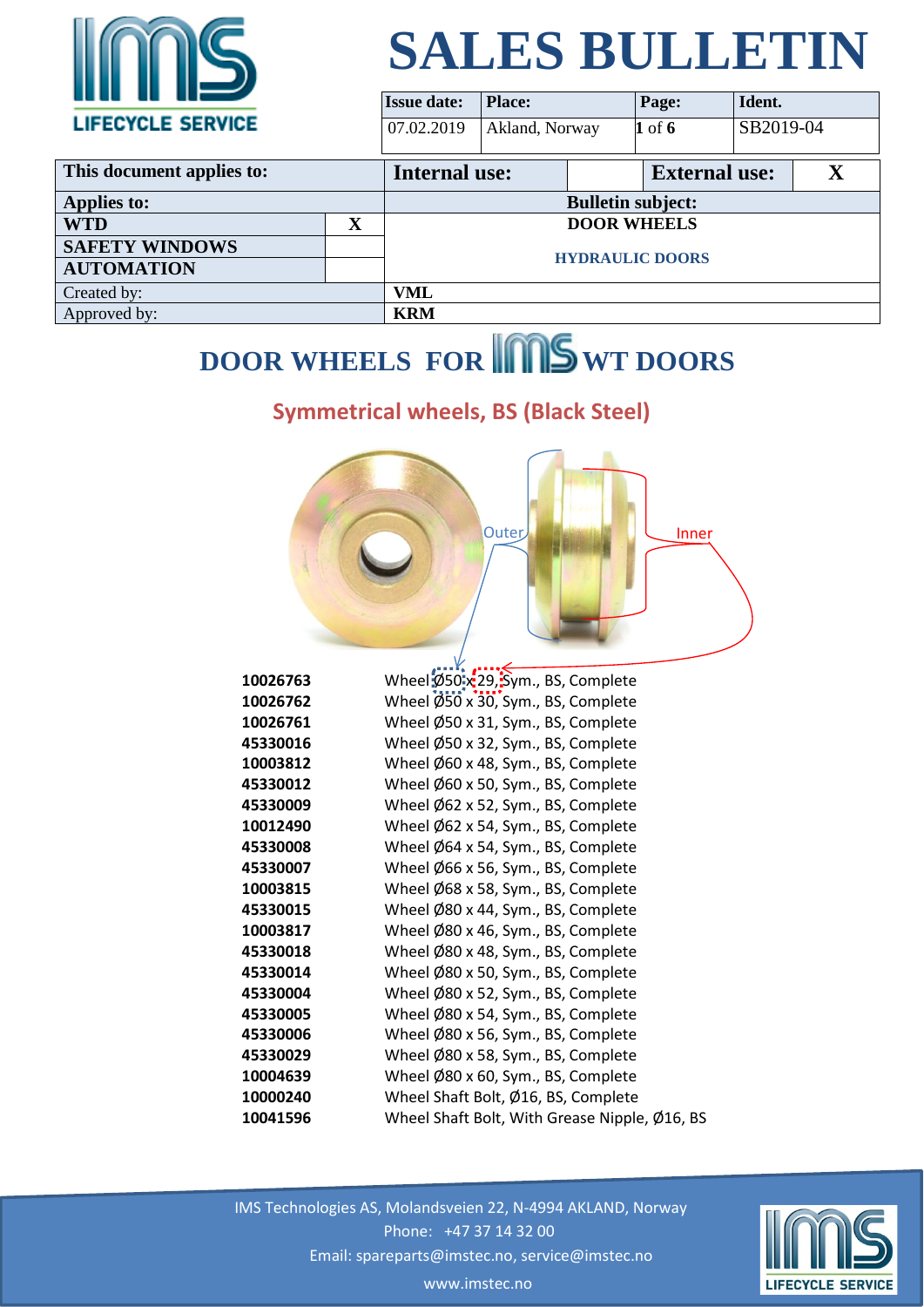

| <b>Issue date:</b>   | Place:         | Page:  | Ident.    |
|----------------------|----------------|--------|-----------|
| $ 07.02.2019\rangle$ | Akland, Norway | 2 of 6 | SB2019-04 |

#### **Asymmetrical wheel, BS (Black Steel)**



| 10012491 | Wheel Ø58 x 48, Asym., BS, Complete            |
|----------|------------------------------------------------|
| 10003813 | Wheel Ø60 x 48, Asym., BS, Complete            |
| 10001249 | Wheel $\emptyset$ 60 x 50, Asym., BS, Complete |
| 10010226 | Wheel $\emptyset$ 62 x 52, Asym., BS, Complete |
| 10041574 | Wheel Ø64 x 54 Asym., BS, Complete             |
| 10012492 | Wheel Ø66 x 56, Asym., BS, Complete            |
| 10003816 | Wheel Ø68 x 58, Asym., BS, Complete            |
| 45330013 | Wheel Ø80 x 44, Asym., BS, Complete            |
| 10028135 | Wheel Ø80 x 46, Asym., BS, Complete            |
| 10003818 | Wheel Ø80 x 48, Asym., BS, Complete            |
| 45330011 | Wheel Ø80 x 50, Asym., BS, Complete            |
| 45330022 | Wheel Ø80 x 52, Asym., BS, Complete            |
| 45330019 | Wheel Ø80 x 54, Asym., BS, Complete            |
| 45330025 | Wheel Ø80 x 56, Asym., BS, Complete            |
| 45330026 | Wheel $\emptyset$ 80 x 58, Asym., BS, Complete |
| 10037261 | Wheel Ø80 x 48, Asym., MU, BS, Complete        |
| 10036137 | Wheel Ø80 x 50, Asym., MU, BS, Complete        |
| 10037259 | Wheel Ø80 x 52, Asym., MU, BS, Complete        |
|          |                                                |
| 10000240 | Wheel Shaft Bolt, Ø16, BS, Complete            |
| 10041596 | Wheel Shaft Bolt, With Grease Nipple, Ø16, BS  |
|          |                                                |

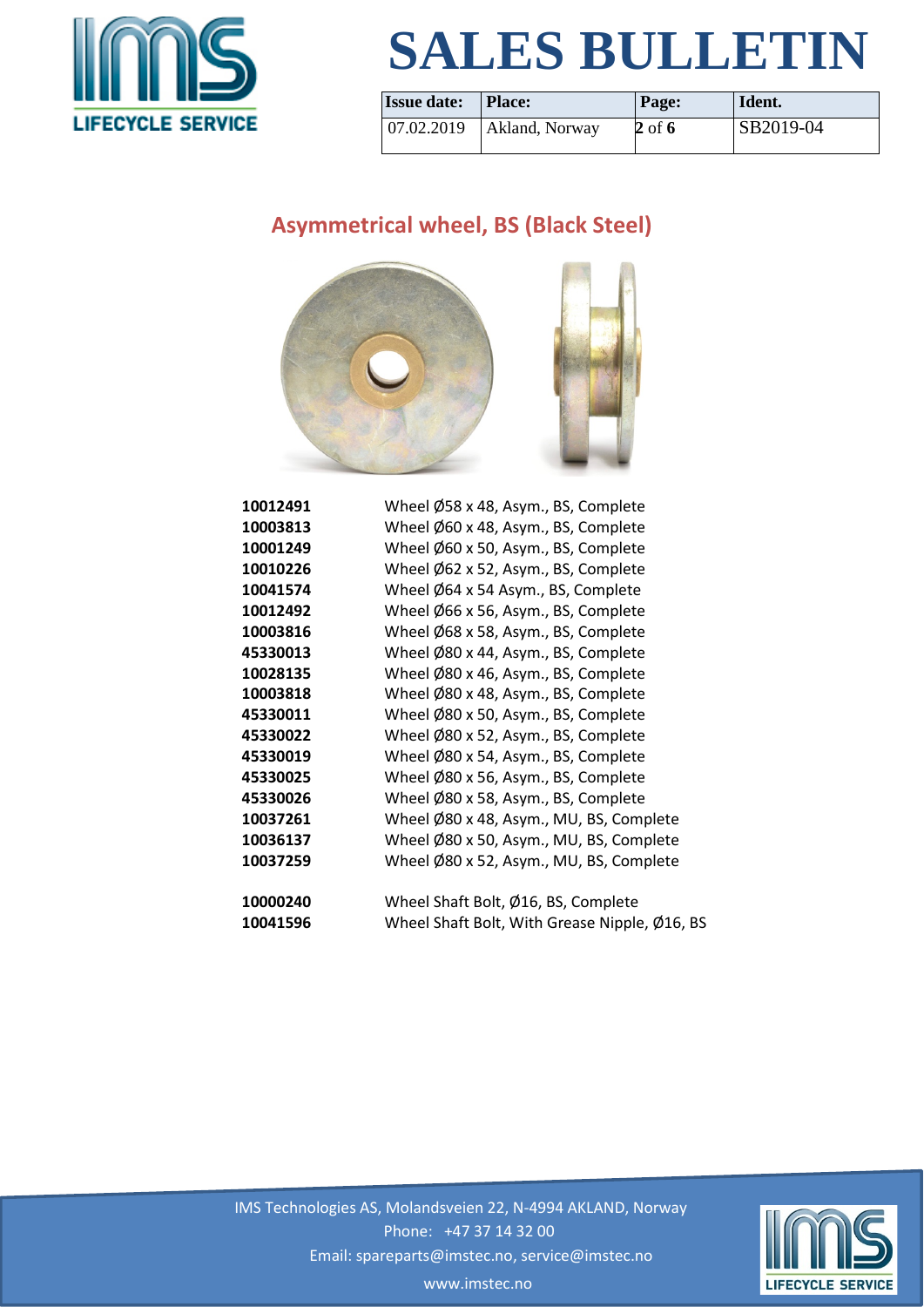

| <b>Issue date:</b>   | Place:         | Page:  | Ident.           |
|----------------------|----------------|--------|------------------|
| $ 07.02.2019\rangle$ | Akland, Norway | 3 of 6 | <b>SB2019-04</b> |

### **Symmetrical wheels, SS (Stainless Steel)**



| 10027604 | Wheel Ø50 x 32, Sym., SS, Complete  |
|----------|-------------------------------------|
| 10027605 | Wheel Ø60 x 48, Sym., SS, Complete  |
| 10007277 | Wheel Ø60 x 50, Sym., SS, Complete  |
| 45330033 | Wheel Ø62 x 52, Sym., SS, Complete  |
| 45330034 | Wheel Ø64 x 54, Sym., SS, Complete  |
| 10007278 | Wheel Ø66 x 56, Sym., SS, Complete  |
| 10007279 | Wheel Ø68 x 58, Sym., SS, Complete  |
| 10011391 | Wheel Ø80 x 46, Sym., SS, Complete  |
| 10007283 | Wheel Ø80 x 48, Sym., SS, Complete  |
| 10004906 | Wheel Ø80 x 50, Sym., SS, Complete  |
| 45330036 | Wheel Ø80 x 52, Sym., SS, Complete  |
| 45330037 | Wheel Ø80 x 54, Sym., SS, Complete  |
| 45330038 | Wheel Ø80 x 56, Sym., SS, Complete  |
| 10007280 | Wheel Ø80 x 58, Sym., SS, Complete  |
| 10012944 | Wheel Ø80 x 60, Sym., SS, Complete  |
| 10020301 | Wheel Shaft Bolt, Ø16, SS, Complete |

 IMS Technologies AS, Molandsveien 22, N-4994 AKLAND, Norway Phone: +47 37 14 32 00 Email: spareparts@imstec.no, service@imstec.no www.imstec.no

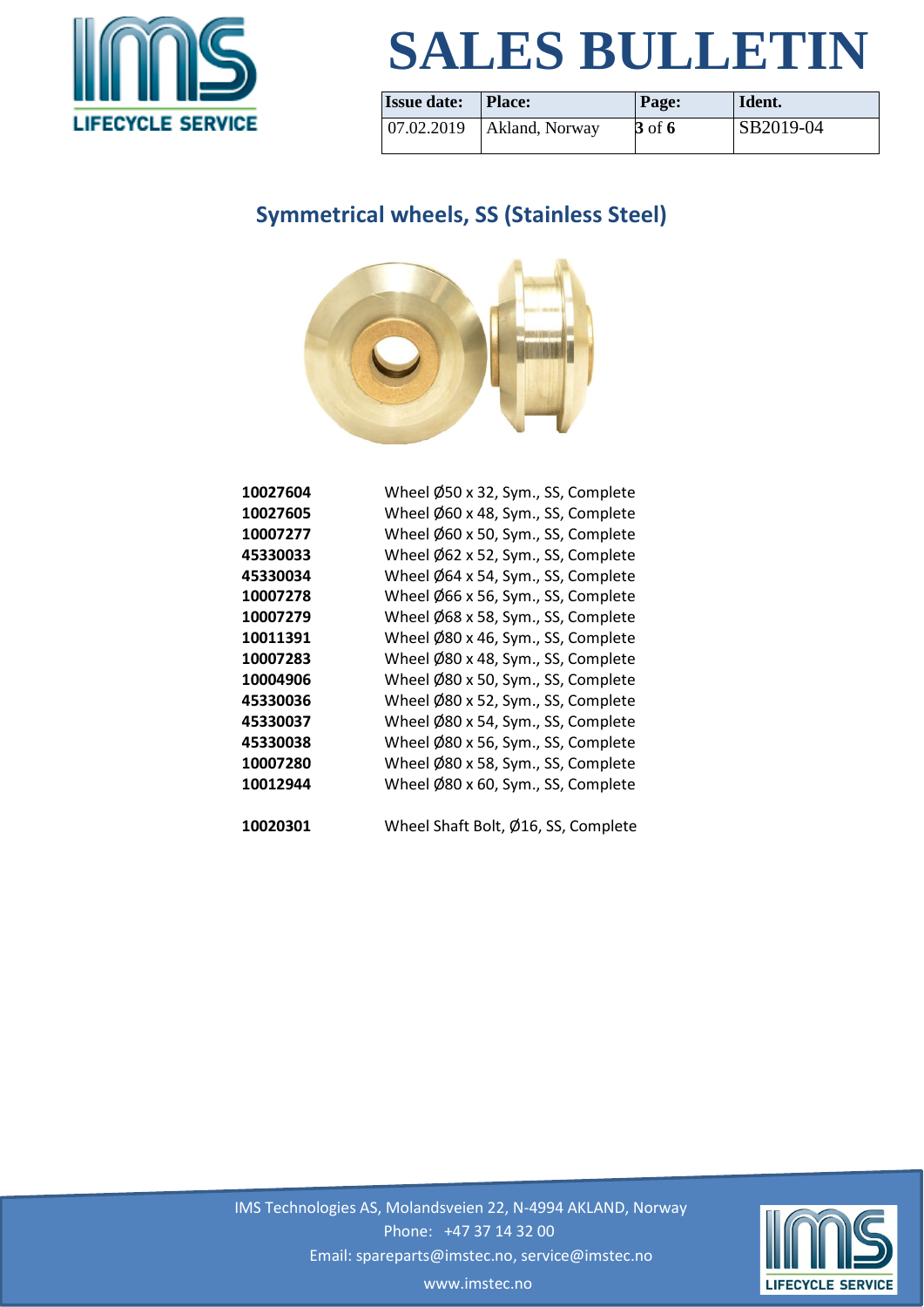

| <b>Issue date:</b>   | Place:         | Page:    | Ident.    |
|----------------------|----------------|----------|-----------|
| $ 07.02.2019\rangle$ | Akland, Norway | $4$ of 6 | SB2019-04 |

#### **Asymmetrical wheel, SS (Stainless Steel)**



| 10011392 | Wheel Ø60 x 50, Asym., SS, Complete |
|----------|-------------------------------------|
| 10011393 | Wheel Ø63 x 52, Asym., SS, Complete |
| 10011394 | Wheel Ø63 x 54, Asym., SS, Complete |
| 10011985 | Wheel Ø80 x 46, Asym., SS, Complete |
| 10010959 | Wheel Ø80 x 48, Asym., SS, Complete |
| 10010958 | Wheel Ø80 x 50, Asym., SS, Complete |
| 10008532 | Wheel Ø80 x 52, Asym., SS, Complete |
| 10032752 | Wheel Ø80 x 54, Asym., SS, Complete |
| 10032754 | Wheel Ø80 x 56, Asym., SS, Complete |
|          |                                     |
| 10020301 | Wheel Shaft Bolt, Ø16, SS, Complete |



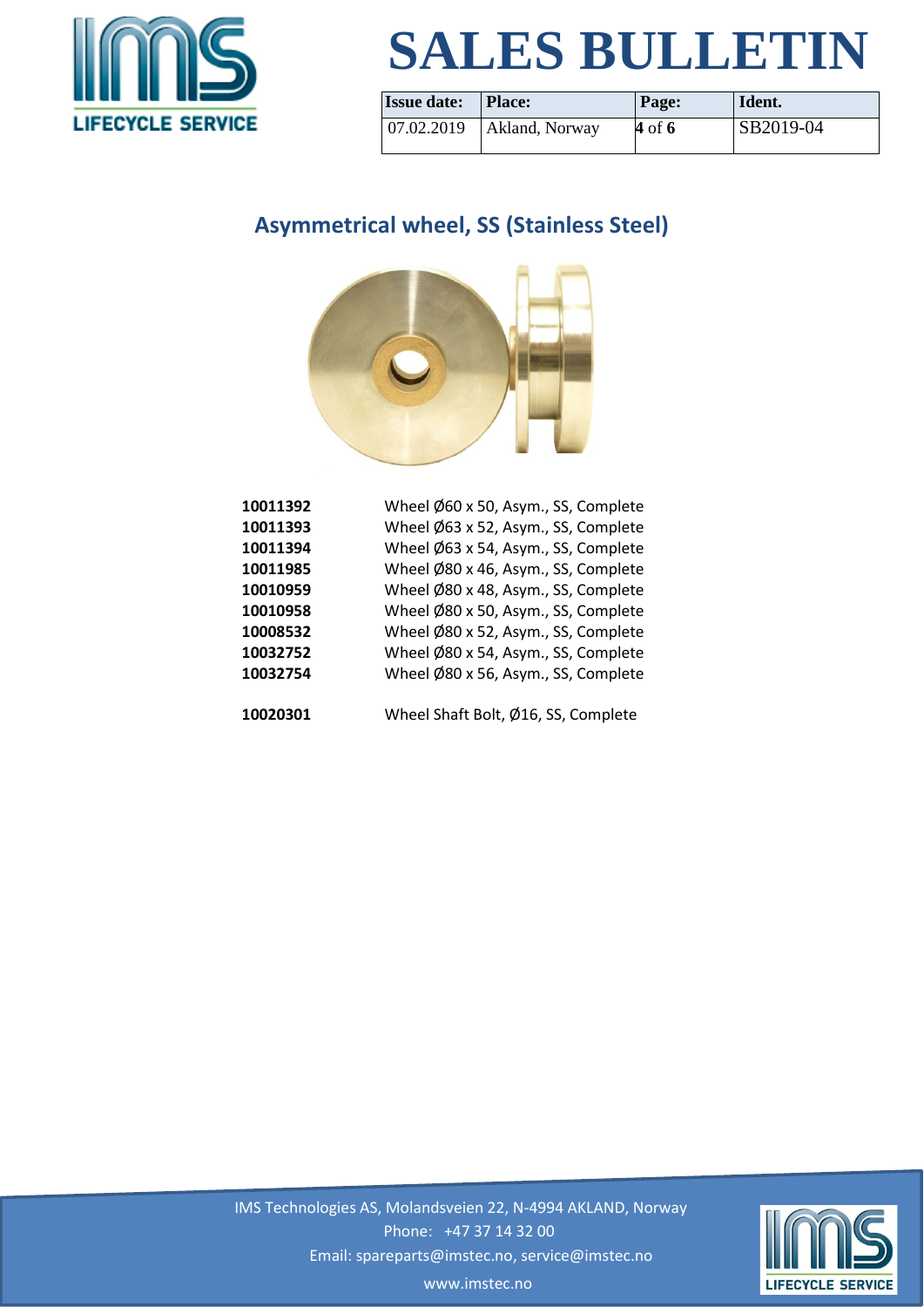

| <b>Issue date:</b> | <b>Place:</b>                           | Page:    | Ident.    |
|--------------------|-----------------------------------------|----------|-----------|
|                    | $\vert 07.02.2019 \vert$ Akland, Norway | $5$ of 6 | SB2019-04 |

#### **Symmetrical and Asymmetrical wheels**

#### **with ball bearing, BS (Black Steel)**



| 10020812  | Wheel Ø60 x 50, w/BB, Sym., BS, Complete     |
|-----------|----------------------------------------------|
| 10020813  | Wheel Ø62 x 52, w/BB, Sym., BS, Complete     |
| 10020814  | Wheel Ø64 x 54, w/BB, Sym., BS, Complete     |
| 10039401  | Wheel Ø80 x 46, w/BB, Sym., BS, Complete     |
| 10030233  | Wheel Ø80 x 48, w/BB, Sym., BS, Complete     |
| 10020810  | Wheel Ø80 x 50, w/BB, Sym., BS, Complete     |
| 10020809  | Wheel Ø80 x 52, w/BB, Sym., BS, Complete     |
| 10020808  | Wheel Ø80 x 54, w/BB, Sym., BS, Complete     |
| 10039402  | Wheel Ø80 x 56, w/BB, Sym., BS, Complete     |
| 10028275  | Wheel Ø90 x 80, w/BB, Sym., BS, Complete     |
| 10042229  | Wheel Ø92 x 82, w/BB, Sym., BS, Complete     |
| 10049038  | Wheel Ø94 x 84, w/BB, Sym., BS, Complete     |
| 10039397  | Wheel Ø64 x 54, w/BB, Asym., BS, Complete    |
| 10039399  | Wheel Ø66 x 56, w/BB, Asym., BS, Complete    |
| 10025016  | Wheel Ø80 x 48, w/BB, Asym., BS, Complete    |
| 10024744  | Wheel Ø80 x 50, w/BB, Asym., BS, Complete    |
| 10025017  | Wheel Ø80 x 52, w/BB, Asym., BS, Complete    |
| 10039400  | Wheel Ø80 x 54, w/BB, Asym., BS, Complete    |
| 10039398  | Wheel Ø80 x 58, w/BB, Asym., BS, Complete    |
| 10000240* | Wheel Shaft Bolt, Ø16, BS, Complete          |
| 10020301* | Wheel Shaft Bolt, Ø16, SS, Complete          |
| 10027477* | Shims set for Wheel w/ Ball bearing, BS, Kit |

**\*If you change from standard wheel to wheel with ball bearing, you will need also new wheel shaft and shims.**